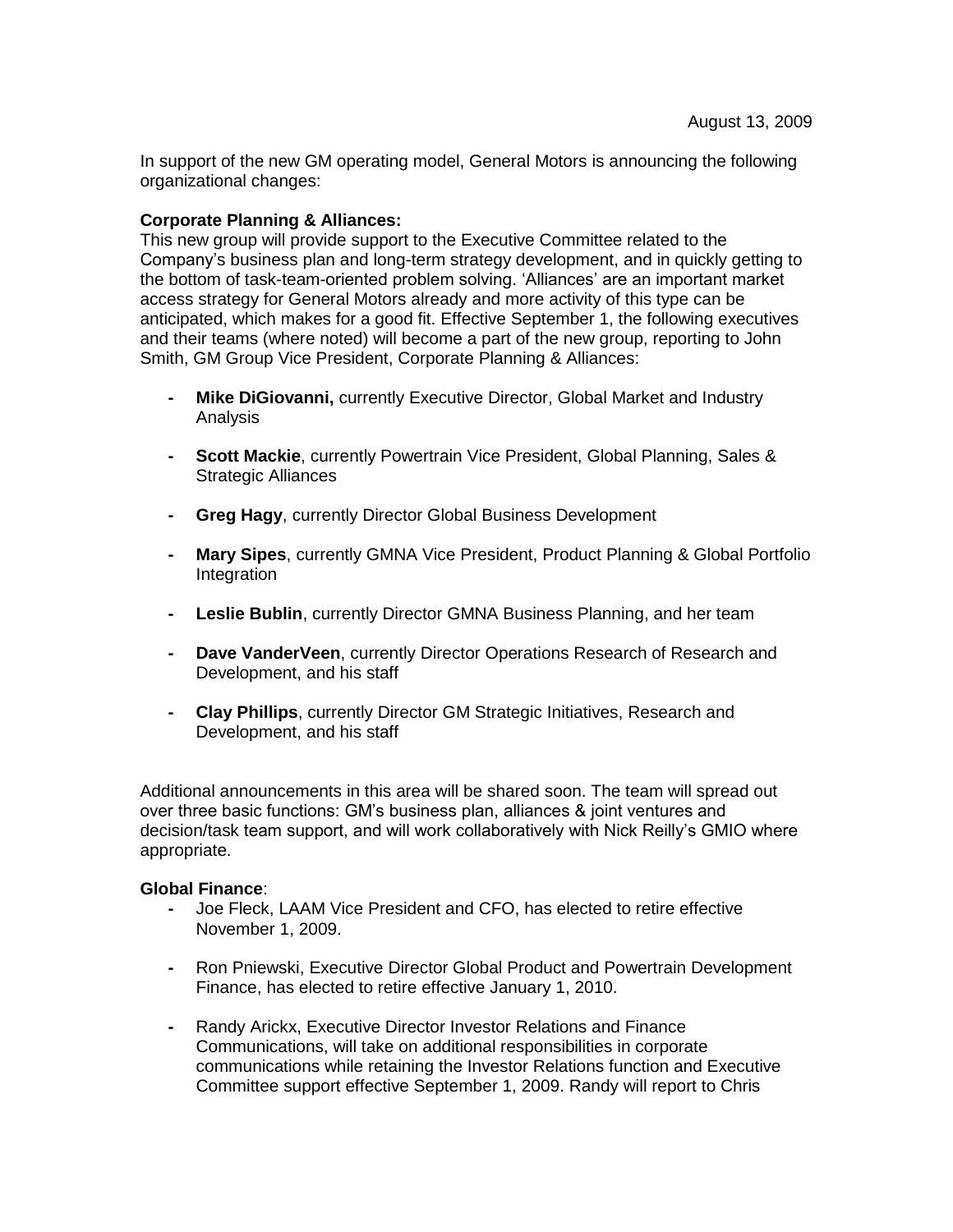Preuss, Vice President Global Communications, but he will continue to work very closely with the CEO and the CFO functions.

- **-** Tom Okray, Executive Director AP Product Development Finance, will repatriate from Korea to the United State and assume the role of Executive Director Global Product Development Finance. In this new role, Tom will report to Ray Young, GM Executive Vice President and CFO. This assignment will become effective January 1, 2010. Tom's replacement will be announced at a later date.
- **-** Rico Digirolamo will continue as GME Vice President and CFO, and in addition, he will take on responsibility for the Alliance Activity and Special Projects Group that include management of GM's alliances and business development activities. Rico will continue to report to Ray Young, but will work closely with John Smith, GM Group Vice President, Corporate Planning and Alliances. This assignment will become effective September 1, 2009.
- **-** Alain Genouw, currently Finance Director GMPT Finance New Business Development and Outside Sales, will assume the role of Finance Director New Business Development. Alain will report to Rico Digirolamo. This assignment will become effective September 1, 2009.
- **-** Sharon Virag, currently Regional Controller AP Finance, will repatriate after a short assignment and be appointed Director Financial Assurance and Mergers and Acquisitions Accounting effective September 1, 2009. In this new role, Sharon will continue to report to Nick Cyprus, GM Vice President, Corporate Controller and Chief Accounting Officer.
- **-** Chris Hatto, currently Regional Controller LAAM Finance, will assume the role of GMIO Controller in Shanghai, China effective September 1, 2009. Chris will report to Nick Cyprus and Joe Peter, GMIO Vice President Finance.
- **-** Judy Miller, currently Director Planning and Reporting Corporate Accounting, will assume the role of GMIO Director Financial Planning and Analysis in Shanghai, China effective September 1, 2009. Judy will report to Joe Peter.

#### **GM International Operations:**

**-** Stevan J. Koch, currently Vice President of GM African Operations and President and Managing Director of GM South Africa, has elected to retire from GM effective October 1, 2009. A replacement for Steve will be named at a later date.

#### **Global Product Development Organization:**

- **-** Mike McGarry, currently Executive Director, Global Body/Exterior/Dimensional Engineering & Interior, has elected to retire effective October 1, 2009.
- **-** Lori Queen, Vehicle Line Executive, Small and Mid-Size Trucks, has elected to retire effective October 1, 2009.
- **-** Dale Hammer, currently LAAM Vice President, Quality, has elected to retire effective October 1, 2009.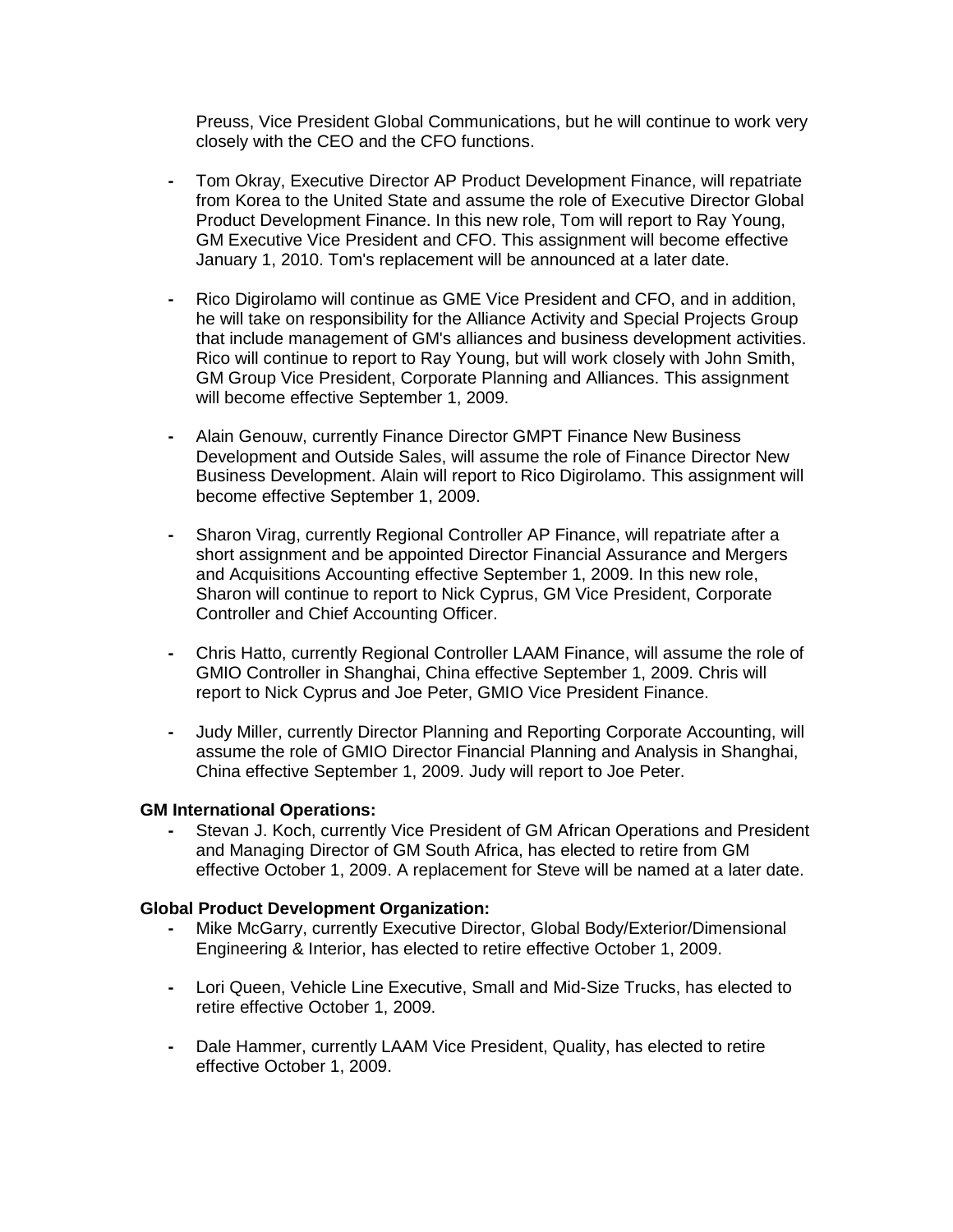- **-** Dave Rand, currently Executive Director, Global Advanced Vehicles, has elected to retire effective October 1, 2009.
- **-** Terry Campbell, currently Director, Global Portfolio Integration, has elected to leave GM in order to pursue other interests, effective October 1, 2009.

**PDO - Global Vehicle Engineering** is re-organizing the Global Functions and appointing the following leaders as Global Functional Leaders reporting directly to Mark Reuss, GM Vice President, Global Vehicle Engineering:

- **-** Mike Ableson will continue as Executive Director, Global Advanced Vehicle Development.
- **-** Karl Stracke will continue as the Executive Director, Global Vehicle Integration/PG/TL.
- **-** Bob Kruse will continue as the Executive Director, Global Hybrids, Electric Vehicles and Batteries.

The following moves are effective September 1, 2009:

- **-** John Calabrese, currently Executive Director, Global Chassis/HVAC, will continue as Executive Director, Global Body/Exterior/Dimensional replacing Mike McGarry.
- **-** Global Interiors and Global Safety will be combined into one Global Function. Jeff Boyer, currently Executive Director, GMNA Vehicle Structure & Safety Integration, will become Executive Director, Global Interiors/Safety.
- **-** Ken Kelzer, currently Executive Director, GMNA Chassis, will become Executive Director, Global Chassis.
- **-** Tanze Copelyn, currently the Director for GMNA Body Hardware, will become the Executive Director Global Engineering Processes and Math Based Analysis, Design and Release.
- **-** Ina Haeger will become the Executive Director Engineering Business Strategies in Europe working for Hans Demant.
- **-** Hans-Georg Frischkorn will assume a strategic leadership role in GME, reporting to Hans Demant, with details of his position and backfill to be announced at a later date.

The following moves are effective January 1, 2010, with transition responsibility starting September 1, 2009:

- **-** Ray Bierzynski, currently AP Vice President Engineering, will repatriate to the United States and assume the GFL role for HVAC as Executive Director, Global HVAC.
- **-** Sheila Sarver, currently Vice President Engineering, GM India, will repatriate to the United States and assume the GFL role as Executive Director, Global Validation.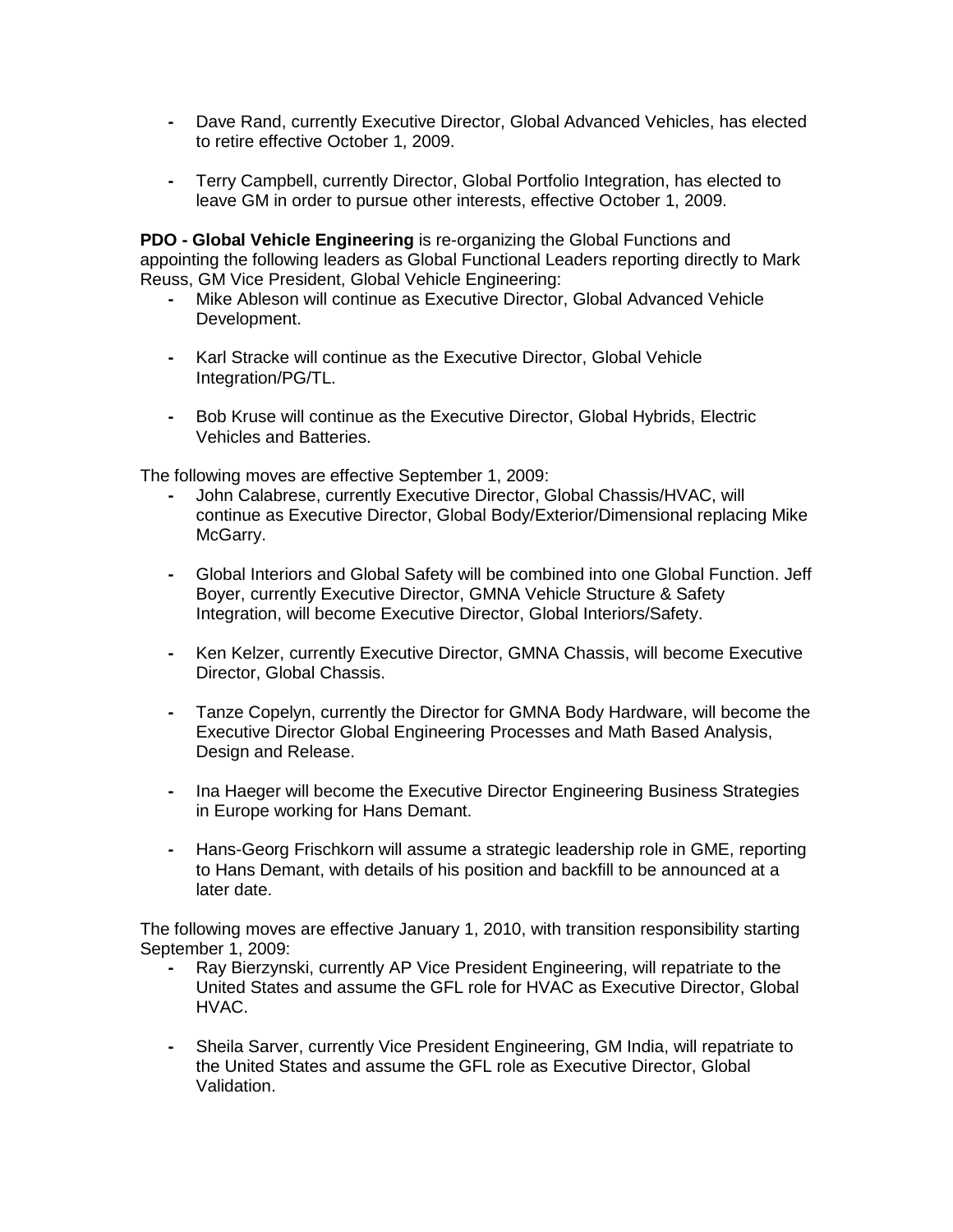**-** Luciano Santos will assume a broader leadership role in GM do Brazil, reporting to Pedro Manuchakian, with details to be announced at a later date.

All the above Global Functional Leaders will also assume leadership responsibilities for North America and will continue to drive common global practices in collaboration with their GMIO functional leads.

- **-** As previously announced, with the launch of GMIO, Steve Clarke, currently Vice President Engineering, GM Daewoo, will become GMIO Vice President Engineering effective September 1, 2009. Steve will also be responsible for GM of China Engineering Operations. He will report to Mark Reuss.
- **-** Effective September 1, 2009, Dr. Kijoon Yu, currently Senior Vice President Manufacturing Operations, GM Daewoo, will replace Steve Clarke as President Vehicle Engineering, GM Daewoo.
- **-** Effective January 1, 2010, LaVern Sula, currently General Director Engineering, GM Canada, will become Vice President Engineering, GM India, in replacement of Sheila Sarver. LaVern's replacement will be announced at a later date.
- **-** The remainder of the GMIO Engineering Center Leadership remains unchanged – Pedro Manuchakian will continue to lead the engineering center operations in South America reporting to Mark Reuss. Maryann Combs continues to lead PATAC in China; Greg Tyus continues to lead the GM Holden engineering center in Australia; Vanchana Unakul will continue to lead the GM ASEAN center; and Wendle Roberts will continue to lead the engineering center in South Africa. Kijoon, LaVern, Maryann, Greg, Vanchana and Wendle will report to Steve Clarke.
- **-** Hans Demant will continue to work with Steve Clarke, Mark Reuss and Terry Woychowski as we determine the new vehicle engineering operating model in Europe.

**PDO - Global Vehicle Program Management**: Effective September 1, 2009, the Chief Engineer organization within Vehicle Engineering will be consolidated with the Global Program Management function, creating the new Global Vehicle Program Management function. The following leaders will report directly to Terry Woychowski, GM Vice President, Global Vehicle Program Management.

Based in the United States:

- **-** Ray Chess, currently Global Vehicle Line Executive, Compact Crossovers Vehicle Line Team, will absorb Lori Queen's responsibilities and become Global Vehicle Line Executive, Global Crossover Vehicle Line Team.
- **-** Tim Herrick, currently Vehicle Chief Engineer, Compact Crossovers Vehicle Line Team, will become Global Vehicle Chief Engineer, Global Crossover Vehicle Line Team. Bob Reuter will be moving to a strategic leadership role in the Global Advanced Vehicle Development organization, working for Mike Ableson, with details to be announced at a later date.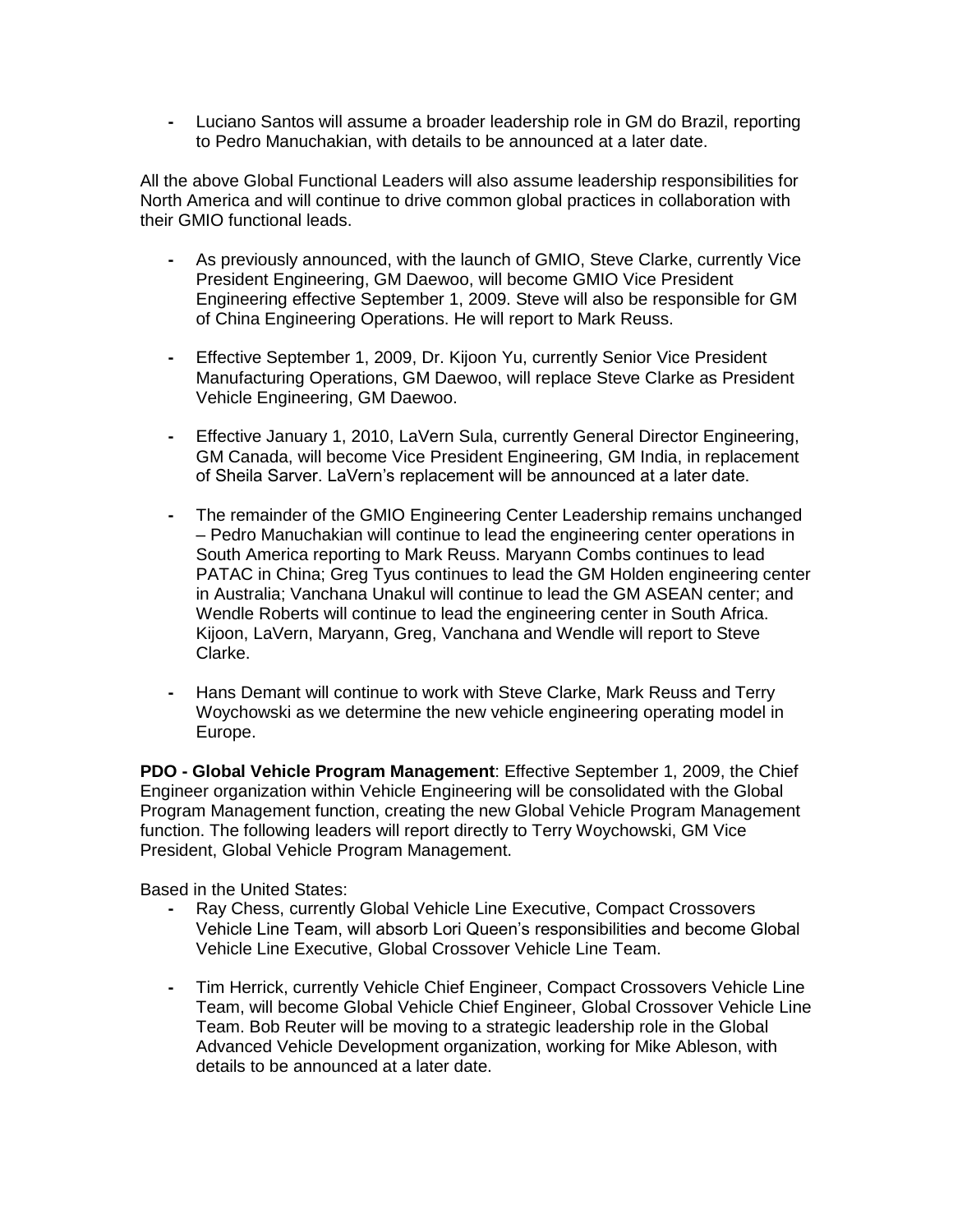- **-** Randy Schwarz, currently Global Vehicle Line Executive, Global RWD Vehicle Line Team, will become Global Vehicle Line Executive, Global RWD and Performance Vehicle Line Team.
- **-** Gene Stefanyshyn will repatriate to the United States in early 2010; details of his assignment will be announced at a later date.
- **-** David Leone will add to his current responsibilities and become Global Vehicle Chief Engineer, Global RWD and Performance Vehicle Line Team.
- **-** Jim Federico will continue as Global Vehicle Line Executive, Global Mid and Full-Size Vehicle Line Team.
- **-** Doug Parks, currently Global Vehicle Chief Engineer, Global Compact Vehicle Line Team, will become Global Vehicle Chief Engineer, Global Mid and Full-Size Vehicle Line Team. Volker Scharf will become the Vehicle Line Director for the mid-size vehicle in Europe and Andreas Haefele will assume a Vehicle Line Director role for the Global Compact Car team in Europe.
- **-** Rick Spina, currently GMNA Vice President, Quality, will join the Global Vehicle Program Management organization and become Global Vehicle Line Executive, Full-Size Truck Vehicle Line Team, replacing Gary White who has previously announced his November 1, 2009 retirement.
- **-** Jeff Luke, currently Vehicle Chief Engineer, Global Mid-Size Vehicle Line Team, will become Global Vehicle Chief Engineer, Full-Size Truck Vehicle Line Team.
- **-** Denise Johnson, currently Complex Manager, Flint Consolidated is appointed Vehicle Line Director / Vehicle Chief Engineer Small Car reporting to Ulrich Schmalohr.
- **-** Frank Weber will continue as Global Vehicle Line Executive/Global Vehicle Chief Engineer, Global Electric Vehicle Line Team.
- **-** Ron Mills, currently Executive Director, Global Continuous Improvement Engineering, will join the Global Vehicle Program Management organization and become Vehicle Chief Engineer/Vehicle Line Director, Hummer and Delphi Alliances. Ron's current responsibilities will be transferred to the Global Quality organization, with Bill Boggs assuming this leadership role.
- **-** Sergio Rocha will continue as Executive Director, Global Program Management.

#### Based in Brazil:

**-** Brad Merkel will continue as Vehicle Line Executive, Mid-Size Truck Vehicle Line Team.

Based in Japan:

**-** Roberto Rempel will continue as Global Vehicle Chief Engineer, Mid-Size Truck Vehicle Line Team.

Based in Germany: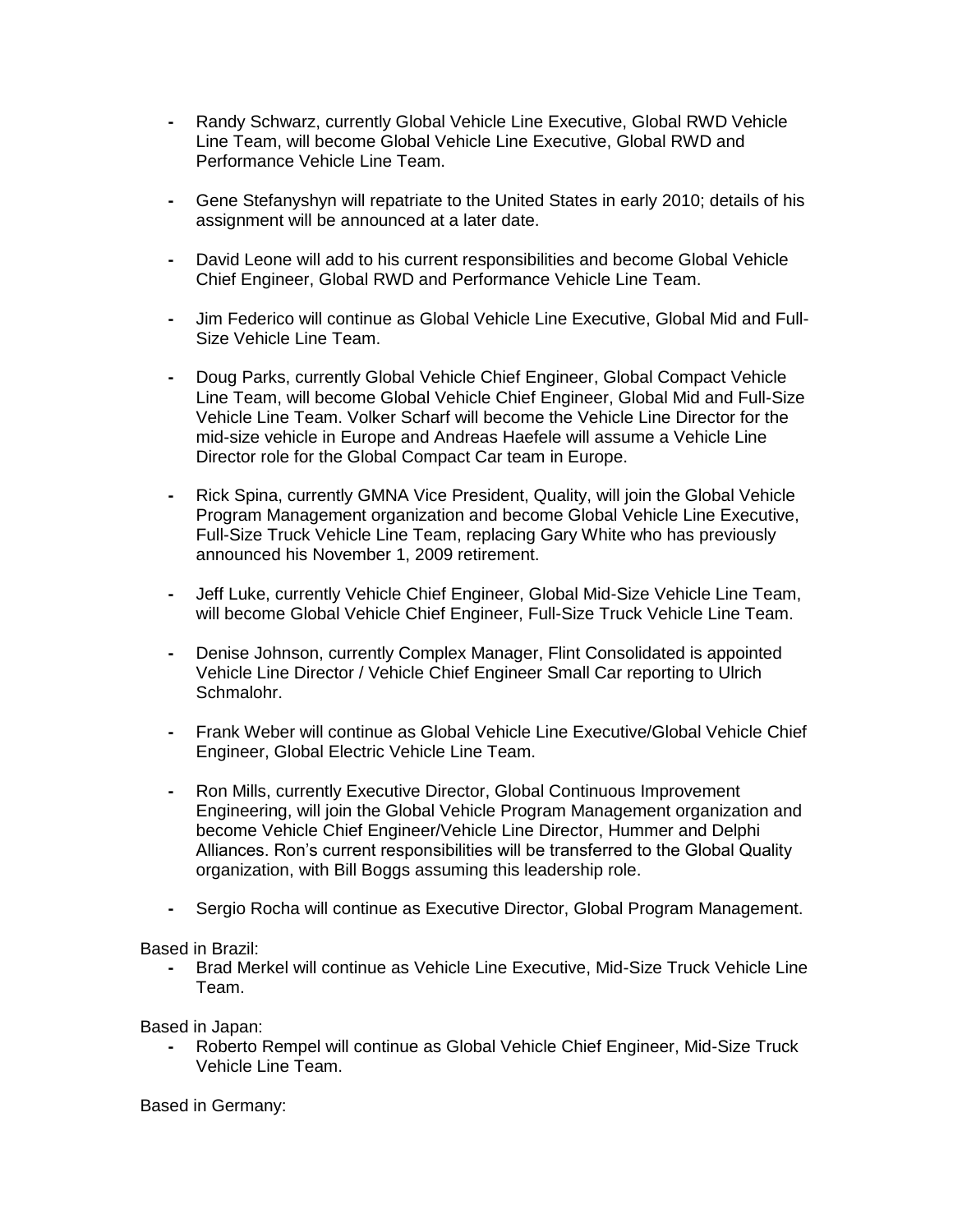- **-** Peter Mertens will continue as Global Vehicle Line Executive, Global Compact Vehicle Line Team.
- **-** Rainer Schmidt, currently Executive Director, GMNA and GME Advanced Vehicle Development, will repatriate to Germany and become Global Vehicle Chief Engineer, Global Compact Vehicle Line Team.
- **-** Klaus Nuechter will continue as Vehicle Line Executive, GME Small Vehicle Line Team.

Based in Korea:

- **-** Uli Schmalohr will continue as Global Vehicle Line Executive, Global Small Vehicle Line Team.
- **-** William Bertagni will continue as Global Vehicle Chief Engineer, Global Small Vehicle Line Team.
- **-** Jack Keaton will continue as Global Vehicle Line Executive, Global Mini Vehicle Line Team.
- **-** Dongyoun Sohn will continue as Global Vehicle Chief Engineer, Global Mini Vehicle Line Team.

**PDO - Global Quality**: Effective September 1, 2009, Jamie Hresko will assume additional responsibility for North America Quality. Key Quality leaders, reporting to Jamie include:

- **-** Bill Boggs, currently Manufacturing Manager, Full Size Truck Assembly, will join the Quality organization as Executive Director Continuous Improvement.
- **-** Joe Mazzeo will continue as Executive Director Global Quality Operations.
- **-** Lori Cumming will continue as Executive Director Global Product Development Quality.

**PDO - Global Design**: Effective September 1, 2009, Ed Welburn will assume additional responsibility for North America Design in addition to his current global responsibilities as the GM Vice President of Global Design. All of the following leaders are appointed to the Global Design Leadership Team and will report directly to Ed Welburn.

- **-** Mark Leavy, currently Global Director, Global Design Operations, will continue in that assignment and will also take on operations for North America.
- **-** David Lyon will continue to lead North America production interior design as well as Corporate Components, Color & Trim, Perceptual Quality, Appearance Harmony and HMI.
- **-** Michael Simcoe has agreed to extend his assignment. He will continue to lead production exterior design for North America and will also take on Global Architecture Development.
- **-** Clay Dean, currently Cadillac Director of Design, will lead Advanced Design for North America and be responsible for our Advanced Studios in California,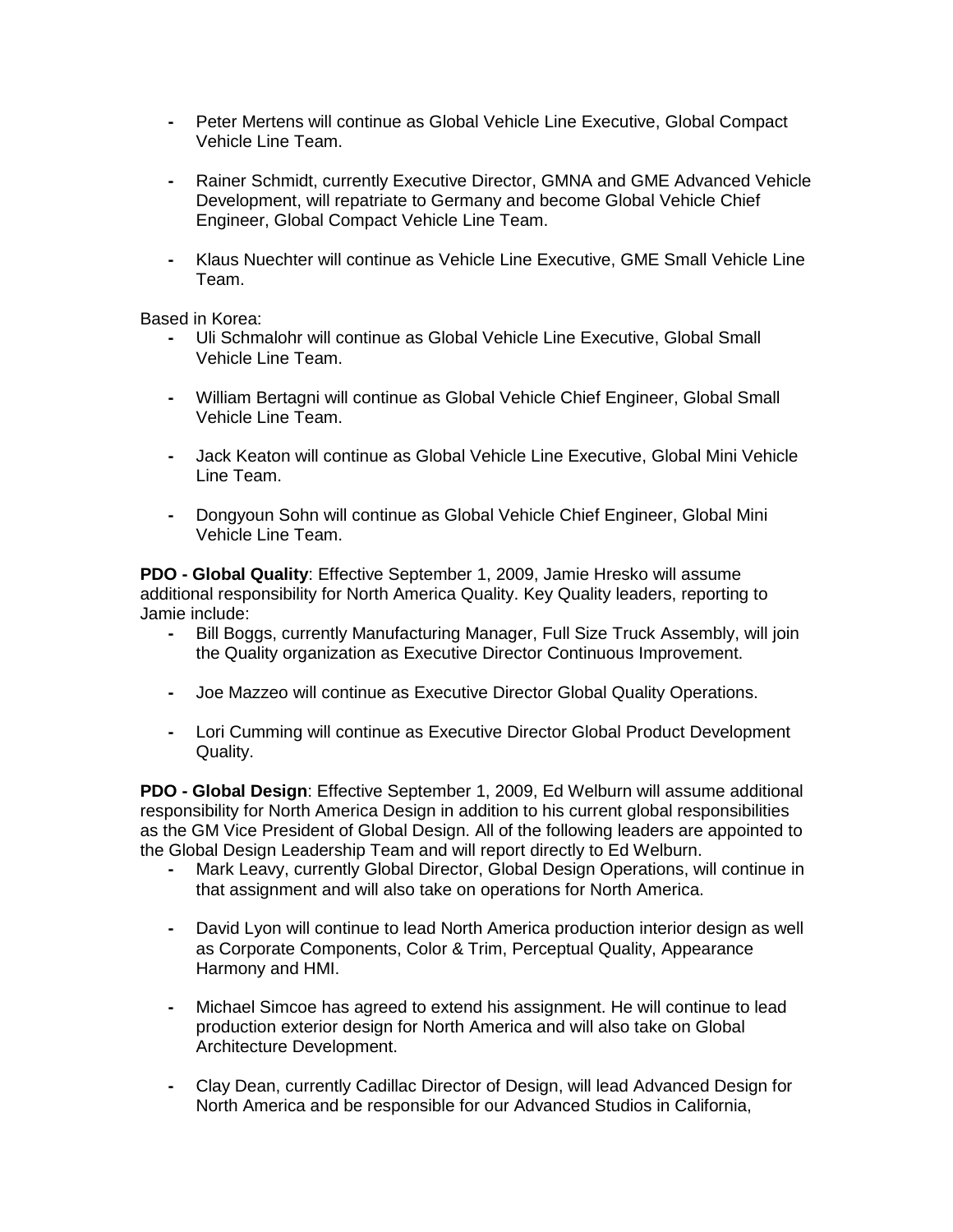Warren and the U.K. He and his team will work closely with R&D and Product Planning.

- **-** Teckla Rhoads, currently Director, Global Industrial Design will continue to lead this group's efforts in Graphic Design, Exhibit and Display and Visualization. This position becomes part of the Global Design Leadership Team as Design is engaged in all aesthetic aspects of Marketing and Communications.
- **-** Mark Adams will continue his role as GME Vice President Design to provide strong leadership and stability at our GME Design Center to follow through on our pending changes in Europe.
- **-** Carlos Barba, currently General Director, Design GM do Brasil will continue in this capacity.
- **-** Ken Parkinson, currently AP Vice President, Design, will continue to have lead responsibilities for the studios in Australia, India, Korea and China, and additionally will now sit on Nick Reilly's GMIO Leadership Team.

**PDO – Global Product Planning:** Effective September 1, 2009, Jon Lauckner will assume additional responsibility for North America Product Planning in addition to his global responsibilities as the GM Vice President Global Product Planning. All of the following leaders are appointed to the Global Product Planning Leadership Team and will report directly to Jon, effective September 1, 2009.

- **-** As previously announced, Lowell Paddock will be the GMIO Vice President of Planning and Program Management.
- **-** Jamal El-Hout will continue in his role as GME Vice President Product Planning and Commercial Vehicle Operations.
- **-** Ian Nicholls will continue in his role as Global Segment Director Full Size Truck and Medium Utilities.
- **-** Jeruld Weiland will continue in his role as Global Segment Director Large/Luxury/Sport, Commercial, Medium and Heavy Vehicles.
- **-** Scott Leonard, currently LAAM Vice President Product Planning, will repatriate to the United States and assume the role of Executive Director Global Powertrain Planning and OEM Sales, replacing Scott Mackie.
- **-** David Maday, currently Director North American Portfolio Planning, will lead a newly formed group as Director, Advanced Concepts, Technology & Competitive Intelligence.
- **-** Aaron Stubbs, currently Director Portfolio Strategy CAFE/CO2, will have a new assignment to be announced at a later date.
- **-** Courtney Moody, currently Director Global Plan Administration, is appointed Director Global Portfolio Integration.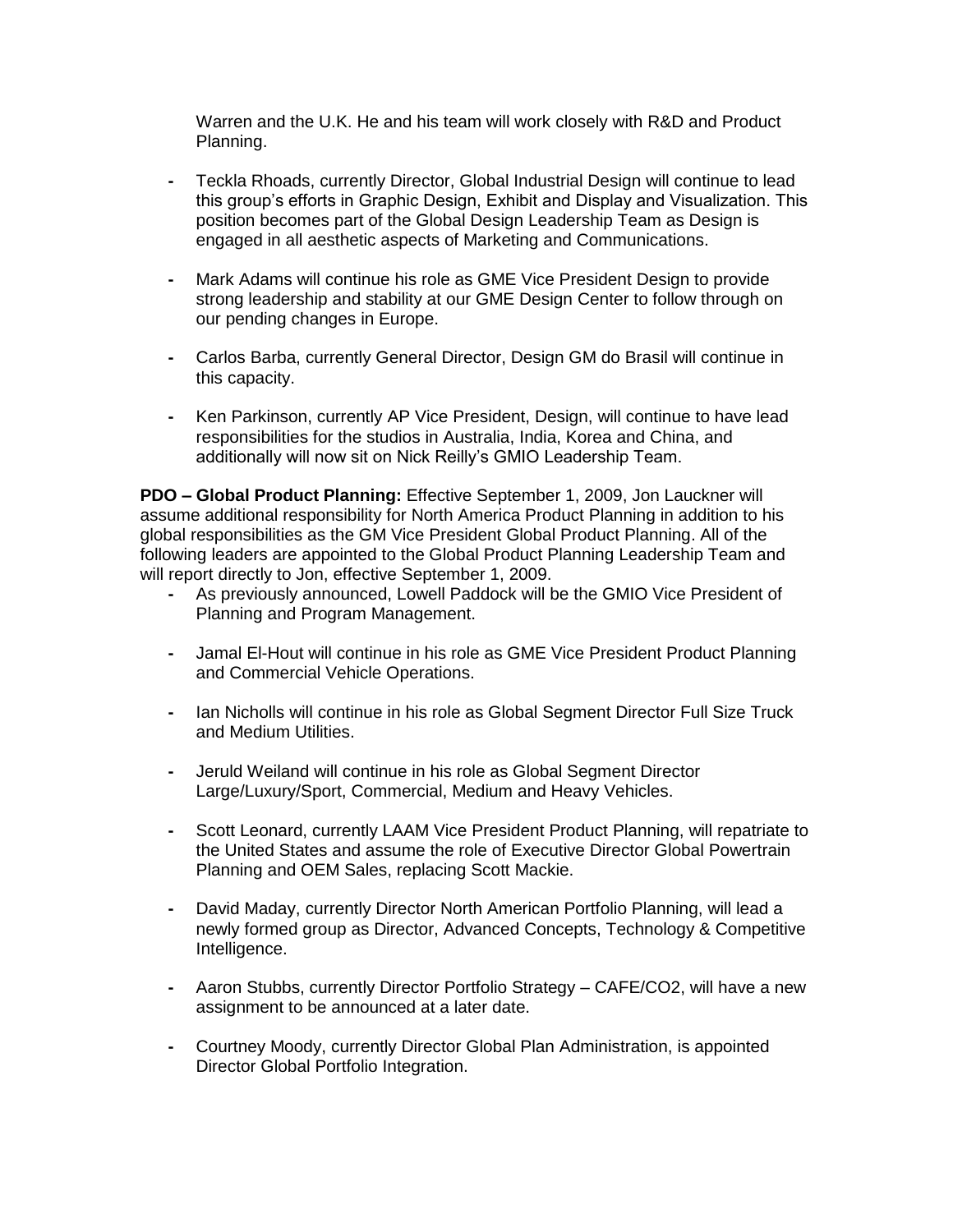**-** Kelly Kamm, currently Manager Global Portfolio Integration will assume responsibility for Global Plan Administration, replacing Courtney Moody.

# **Global Purchasing & Supply Chain**:

The following GPSC organizational changes, all reporting to Bob Socia, GM Vice President, Global Purchasing and Supply Chain, are effective September 1, 2009:

- **-** Kim Brycz is appointed Executive Director Global Purchasing, Electrical Systems, Batteries/Hybrids, in addition to her current responsibilities.
- **-** Ralf Huenerfeld is appointed Executive Director Global Purchasing, Global Body/Exterior.
- **-** Dave McKean is appointed Executive Director Global Purchasing, Interiors/Safety. In addition, Dave will assume responsibility for GPSC Business Processes.
- **-** Kari Kuvaja, currently Executive Director Global Purchasing-PCRM returns to Sweden effective October 1, 2009 to assume a position in the new Saab organization.
- **-** Paris Pavlou is appointed Executive Director Global Purchasing, Powertrain.

Additionally, the following assignments remain unchanged:

- **-** Randy Pappal will continue as Executive Director Global Purchasing, HVAC/PT Cooling and Mexico.
- **-** Kathy Worthen will continue as Executive Director Global Purchasing, Chassis.

### **Global Human Resources:**

- **-** Gordon Kettler, Executive Director Global Security, has elected to retire on October 1, 2009.
- **-** Rod Kinghorn, Director Global Investigations, Global Security, will be re-assigned to the position of General Director Global Security, replacing Gordon. Rod will report to Mary Barra, GM Vice President, Global Human Resources.
- **-** Maria Fernanda Mora Vinueza, Director Global Talent Management, will be reassigned to the position of GMIO Director Organizational Capability. In this new position, Maria will lead the Talent Management, Talent Acquisition, Learning and Change Management activities in GMIO and report to Nancy Owens, GMIO Vice President, Human Resources.

## **Global Manufacturing and Labor:**

The following leadership changes are effective October 1, 2009, with transitions beginning immediately:

**-** Mark Stevens, Executive Director ME Global Die Press & ME Technology, has elected to retire.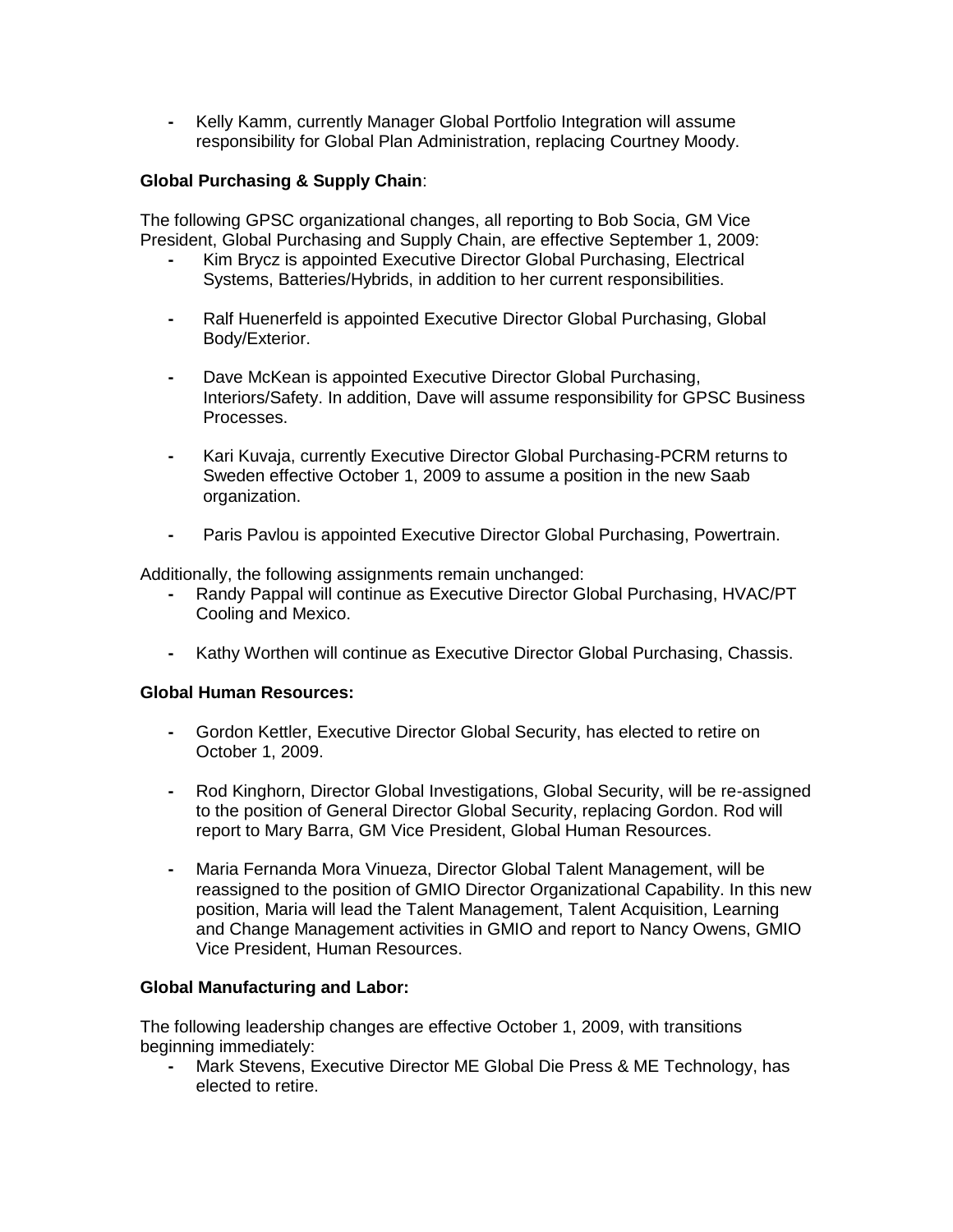- **-** Bill Shaw, currently Manufacturing Manager Engines & Components, is appointed to General Manager Components and Steering Holdings. This will include the four sites located in Grand Rapids, Rochester, Lockport and Kokomo as well as the Saginaw Steering site in Saginaw, Michigan. Bill will report to Tim Lee, GM Group Vice President, Global Manufacturing and Labor.
- **-** Phill Disch, currently Executive Director North American Manufacturing Engineering, is appointed to Executive Director Product Programs Components and Steering Holdings. Phill will report to Bill Shaw.
- **-** Gerald Johnson, currently GME Executive Director Manufacturing, will repatriate to the United States and is appointed North America Manufacturing Manager. Gerald will report to Tim Lee.
- **-** Marc Schiff, currently Director Special Projects Powertrain Manufacturing, Strasbourg, France is appointed Europe Executive Director Manufacturing. Marc will operate from Strasbourg and will continue to report to Eric Stevens, Vice President, Global Manufacturing Engineering, until further notice.
- **-** Amy Farmer is appointed Complex Manager, Flint Consolidated reporting to Larry Zahner, Manufacturing Manager Assembly.
- **-** Bill May, currently AP Manufacturing Manager, Powertrain will repatriate to the United States and is appointed to Director Manufacturing Engineering, Engines. Bill will report to Jim Lewis, Executive Director Manufacturing Engineering.
- **-** Jim Glynn, currently Executive Director ME Global Vehicle Manufacturing, is appointed to the position of Executive Director ME Global Program Management. Jim's responsibilities will include ME Global Program Management, Global Pre-Production Operations, Global Advanced Engineering, and development and commissioning of the Battery Pack Assembly plant. The Global Manufacturing Chief Engineers; Bob Scott, Director ME Global Advanced Engineering; Nancy Laubenthal, Plant Manager Battery Pack Assembly; and Terry Miller, Executive Director GMNA/Global Pre-Production Operations, will report to Jim. Additionally, Jim will continue to provide the interface with Global Product Engineering. Jim will report to Eric Stevens.
- **-** Ken D. Knight, currently Executive Director ME Global Controls, Conveyors, Robotics and Welding Center, will become Executive Director ME Global General Assembly and Controls, Conveyors and Robotics. Ken will report to Eric Stevens. Responsibility for Welding will move to Kurt Wiese.
- **-** Luiz Peres, currently Director ME Global General Assembly, will repatriate to a Manufacturing position in Brazil.
- **-** Youngki (YK) Ham, currently Executive Director ME Global Body Manufacturing, will repatriate by year end to a position in GMIO.
- **-** Kurt Wiese, currently Executive Director ME Global Body Engineering, will become Executive Director ME Global Body. With the integration of the Global Die & Press and Global Body organizations, Kurt's responsibilities will include